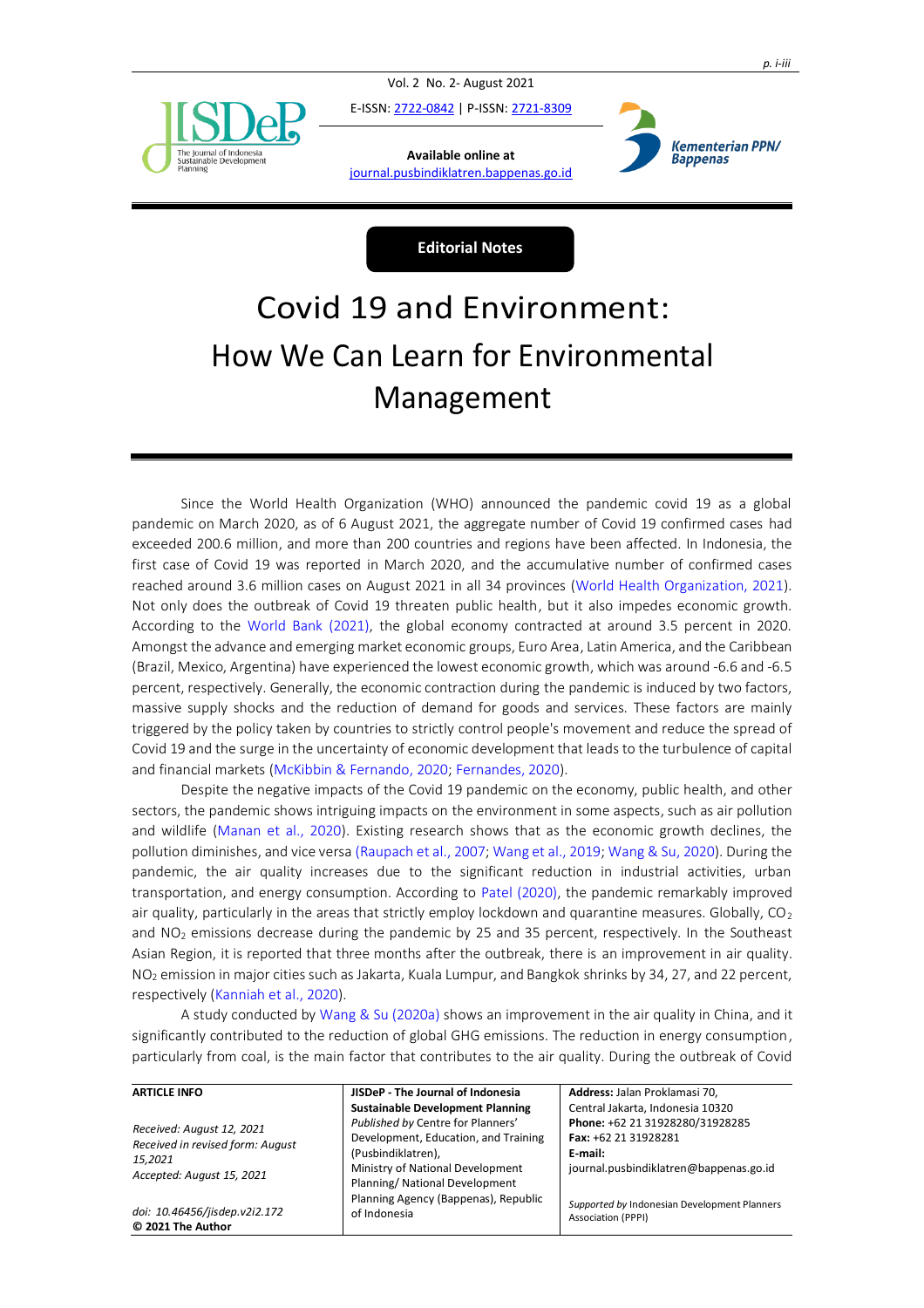19, the concentration of  $NO<sub>2</sub>$  reduces by 25 percent, while  $CO<sub>2</sub>$  concentration declines by 6.2 percent. However, the positive effects of the pandemic on air quality only occur in the short term during the quarantine. As some regions lifted the lockdown, industries resumed production, people movement increased, and energy consumption was in an upward trend. The air quality might decline, and it is predicted to exceed the level before the outbreak. In Indonesia, research on the impact of the Covid 19 pandemic is still limited[. Caraka et al. \(2020\)](#page-1-0) investigated HCNO, CO, NO<sub>2</sub>, and SO<sub>2</sub> density five months after the outbreak. The study shows that there is a significant difference in HCNO,  $NO<sub>2</sub>$ , and CO density in Jakarta, East Java, and Sulawesi. In contrast, the  $SO<sub>2</sub>$  density remains the same before and after the outbreak.

The outbreak of Covid 19 also has a significant impact on wildlife. The quarantine measures and the reduction of people movement reduce the number of visitors to national parks and other ecotourism areas. As a result, human intervention in wildlife might be minimized. The [Ministry of Environment and](#page-1-0)  [Forestry](#page-1-0) (2020) states that even though there is a reduction in the revenue from ecotourism, there is an improvement in the ecosystem of almost all national parks in Indonesia when the areas are closed for visitors. Moreover, some animals that are not seen for many years were spotted wandering in certain areas. However, the negative impacts of the pandemic on wildlife cannot be ignored, particularly the impact on ex-situ conservations where the feeding of the animal dramatically relies on the visitors. A prolonged pandemic might significantly endanger wild animals due to the lack of food.

The pandemic of Covid 19 provides many lessons to learn on how we can manage our environment in the future. With a specific intervention, the air quality and wildlife could be improved. The positive impacts of the pandemic on the environment offer a guide for policymakers to design standards, operations, and procedures for preserving and protecting the natural environment to minimize the negative impacts of climate change in the future. It is predicted that the magnitude of the impacts of climate change will be much bigger than the outbreak of Covid 19. However, with proper actions, we could mitigate the risks and minimize their impacts.

Dadang Jainal Mutaqin, Ph.D

(Editorial Board)

## **Reference**

- <span id="page-1-0"></span>Caraka, R. E., Lee, Y., Kurniawan, R., Herliansyah, R., Kaban, P. A., Nasution, B. I., Gio, P. U., Chen, R. C., Toharudin, T., & Pardamean, B. (2020). Impact of COVID-19 large scale restriction on environment and economy in Indonesia. *Global Journal of Environmental Science and Management*, *6*(Special Issue), 65– 84. https://doi.org/10.22034/GJESM.2019.06.SI.07
- Fernandes, N. (2020). Economic effects of coronavirus outbreak (covid-19) on the world economy. *SSRN Electronic Journal*, 0–29. https://doi.org/10.2139/ssrn.3557504
- Kanniah, K. D., Zaman, N. A. F. K., Kaskaoutis, D. G., & Latif, M. T. (2020). Covid-19's impacts of the atmosperic environment in the Southeast Asian region. *Sience of the Total Environment*, *736*, 138658. https://doi.org/10.1016/J.SCITOTENV.2020.139658
- Manan, S., Ullah, M. W., Guo, Z., & Yang, G. (2020). Impact of covid-19 on environment sustainability. *ES Energy and Environment*, *8*, 1–2. https://dx.doi.org/10.30919/esee8c378
- McKibbin, W., & Fernando, R. (2020). The global macroeconomic impacts of covid-19: Seven scenarios. *Asian Economic Papers*, *20*(2), 2–30. https://doi.org/10.1162/asep\_a\_00796
- Ministry of Environment and Forestry. (*2020*). *Impacts of Covid 19 on ecotourism and national parks management*. FGD on Impacts of Covid-19 on Conservation Area Management, Jakarta.
- Patel, K. (2020). *Airborne Nitrogen Dioxide Plummets Over China*. NASA Earth Observatory. https://earthobservatory.nasa.gov/images/146362/airbornenitrogen- dioxide-plummets-overchina?utm=carousel
- Raupach, M. R., Marland, G., Ciais, P., Le Quéré, C., Canadell, J. G., Klepper, G., & Field, C. B. (2007). Global and regional drivers of accelerating CO2 emissions. *Proceedings of the National Academy of Sciences of the United States of America*, *104*(24), 10288–10293. https://doi.org/10.1073/pnas.0700609104